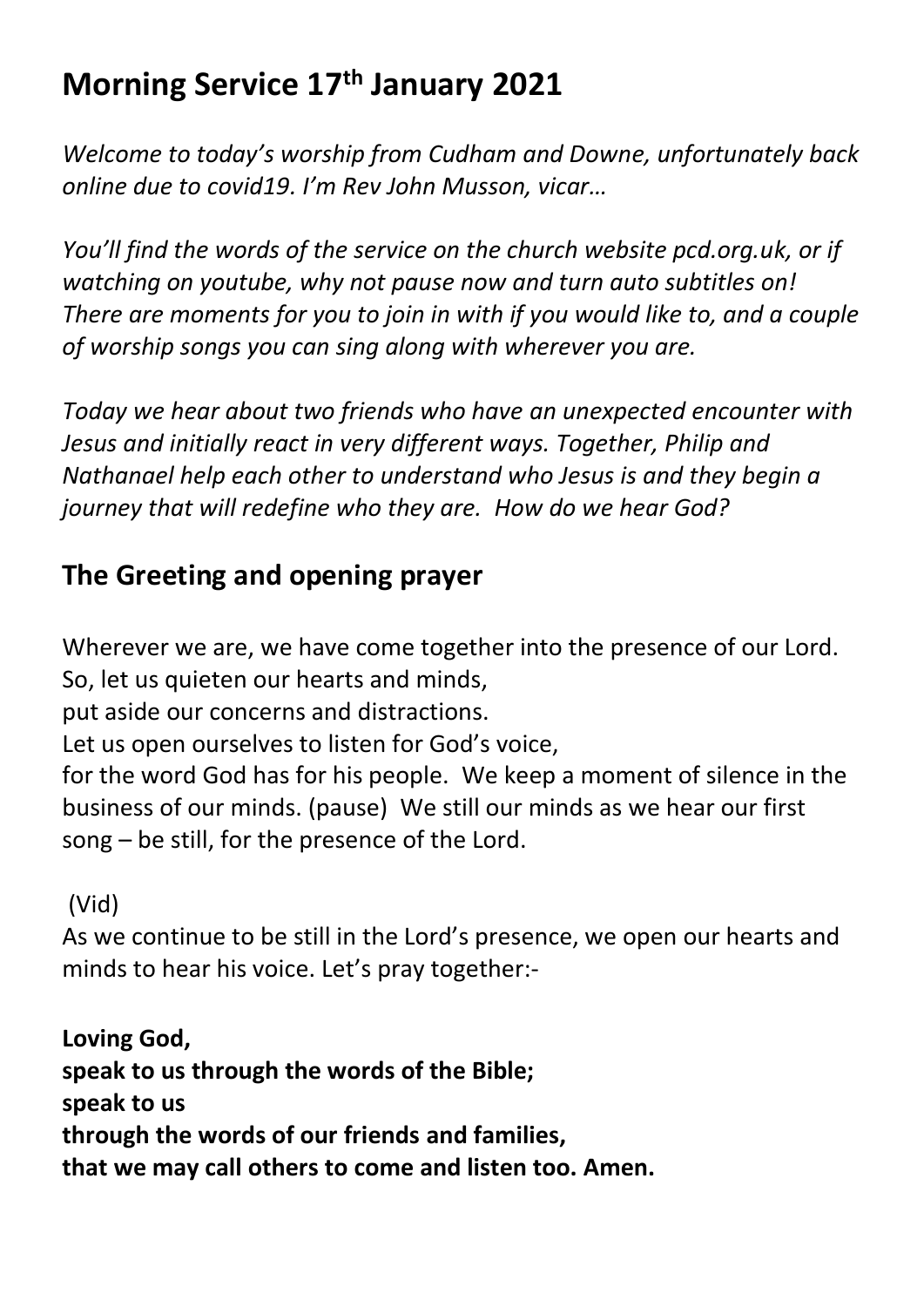Come, let us worship the Lord who made us, who knows our every thought before it is formed. See the one from whom nothing is hidden – hear him speak. Come, let us worship and listen. **Amen.**

*Often we fail to hear God's voice, and even when we do, we choose to go our own way, and make wrong choices. Yet we have a God who is ready to hear us when we come to him again to ask his forgiveness. Let's do that now…* 

Come, let us return to the Lord and say:

**Lord our God, in our sin we have avoided your call. Our love for you is like a morning cloud, like the dew that goes away early. Have mercy on us; deliver us from judgement; bind up our wounds and revive us; in Jesus Christ our Lord. Amen.**

May almighty God, who sent his Son into the world to save sinners. bring you his pardon and peace, now and for ever. **Amen.**

The prayer for today, the 2<sup>nd</sup> Sunday of Epiphany... Eternal Lord, our beginning and our end: bring us with the whole creation to your glory, hidden through past ages and made known in Jesus Christ our Lord. **Amen.**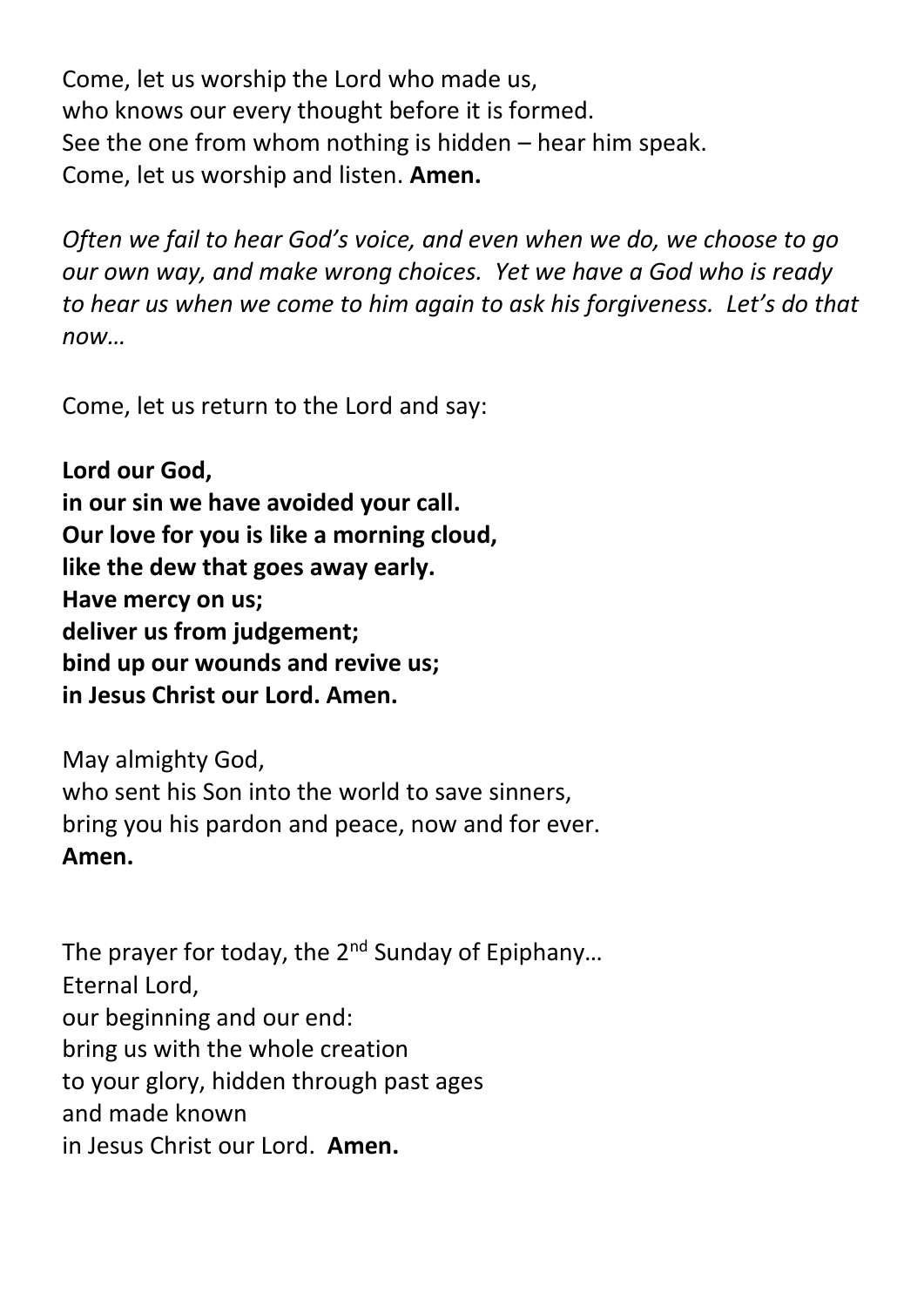Now Leanne and George are going to bring us our bible reading – from the gospel of John chapter 1 verses 43-51

(vid)

#### **Today's Bible reading is John chapter 1 verses 43 to 51.**

43 The next day Jesus decided to leave for Galilee. Finding Philip, he said to him, "Follow me."

44 Philip, like Andrew and Peter, was from the town of Bethsaida. 45 Philip found Nathanael and told him, "We have found the one Moses wrote about in the Law, and about whom the prophets also wrote—Jesus of Nazareth, the son of Joseph."

46 "Nazareth! Can anything good come from there?" Nathanael asked. "Come and see," said Philip.

47 When Jesus saw Nathanael approaching, he said of him, "Here truly is an Israelite in whom there is no deceit."

48 "How do you know me?" Nathanael asked.

Jesus answered, "I saw you while you were still under the fig tree before Philip called you."

49 Then Nathanael declared, "Rabbi, you are the Son of God; you are the king of Israel."

50 Jesus said, "You believe because I told you I saw you under the fig tree. You will see greater things than that." 51 He then added, "Very truly I tell you, you will see 'heaven open, and the angels of God ascending and descending on' the Son of Man."

This is the word of the Lord **Thanks be to God!**

Thanks Leanne and George for our reading.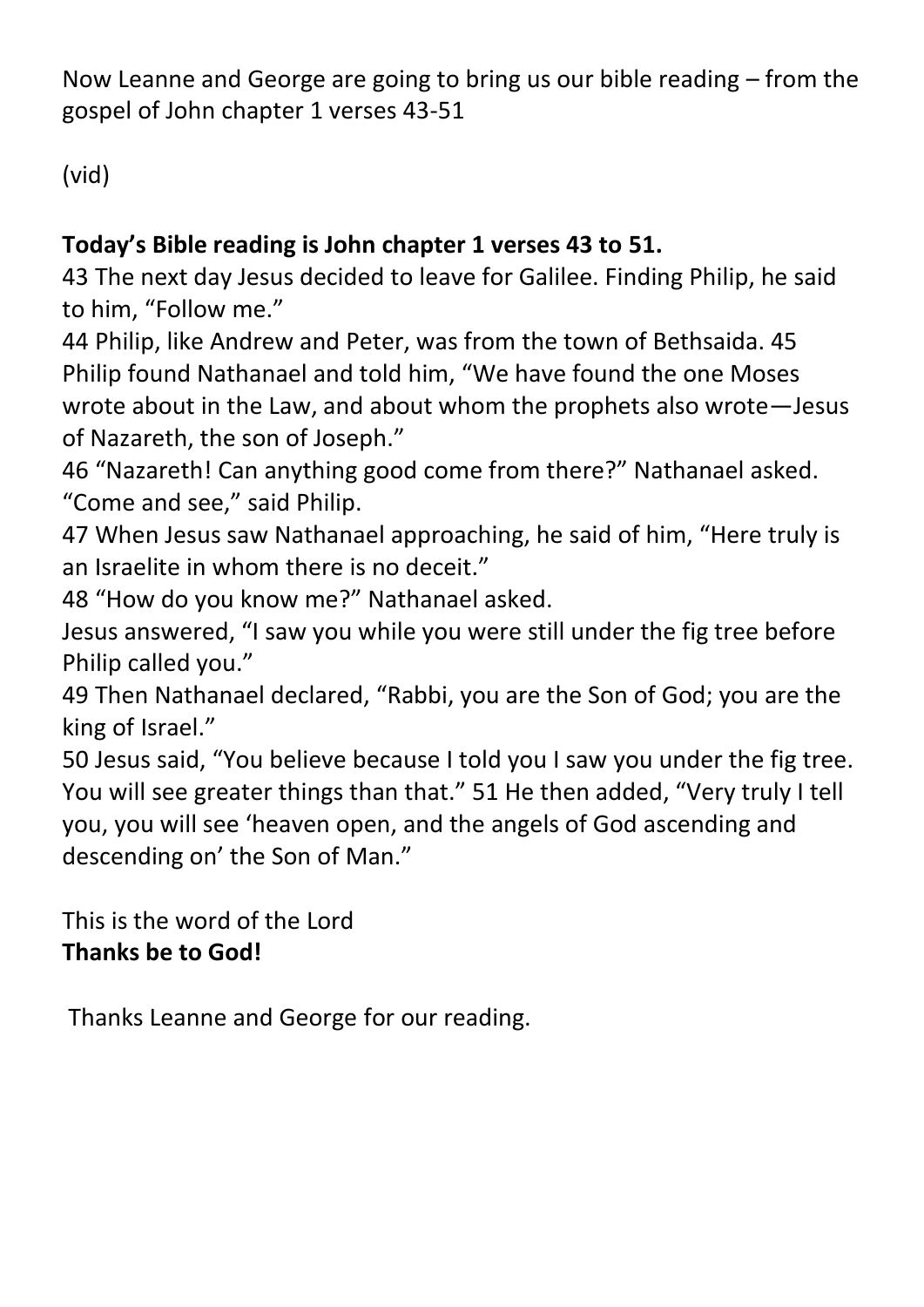## **Talk**

I wonder if you get easily offended. Someone, maybe even a friend says an offhand or even deliberate comment about us, our appearance, or something we've done, and we're threatening never to speak to them again!

Not so Philip, or maybe even more, not so Jesus!

In our bible reading Jesus is starting to collect a group of people around him who will share in his mission for people to discover the Good News about God. The gospel writer John introduces us to Jesus' mission one day at a time. On the previous day Andrew had met Jesus and finds his brother Simon, also known as Peter, bringing him to Jesus. Now Jesus finds Philip who follows too. There's a theme of finding going on – some find each other, others are found by Jesus. That's how they express their new relationship – 'we have found the Christ, the messiah', God's chosen one, as we saw last week at Jesus baptism as the voice from heaven spoke and the holy Spirit's presence like a dove descended. This finding is more than mere lip service or adherence to a set of beliefs, it's a profound change, deeply connecting with who Jesus is and what his calling means. The other gospel writers tell us these people left everything and followed Jesus. So far so good, no problems. I wonder what response Philip was expecting as he approached Nathanael? It's all been going so well-there's a formula – you say 'we have found the messiah etc' and the person you're speaking to simply leaves everything. Not so with Nathaniel. He doesn't accept the invitation, and to be brutally frank, makes a racist comment about Jesus origins – how can anyone come from that dump, don't you know what those small minded northerners are like?! Just pause for a minute, be honest with yourself – Nathanael has just insulted your new friend, more than a friend, someone you've decided to uproot for and follow. What would you say? What would you feel? Hurt, offended for Jesus sake, hoping he didn't hear? Wondering if Nathanael wasn't the person you thought he was, his comment revealing something you always suspected but weren't sure about? The end of a friendship? Time to storm off and leave Nathanael, he's not worth any more effort? Argue it out, challenge the racist slur?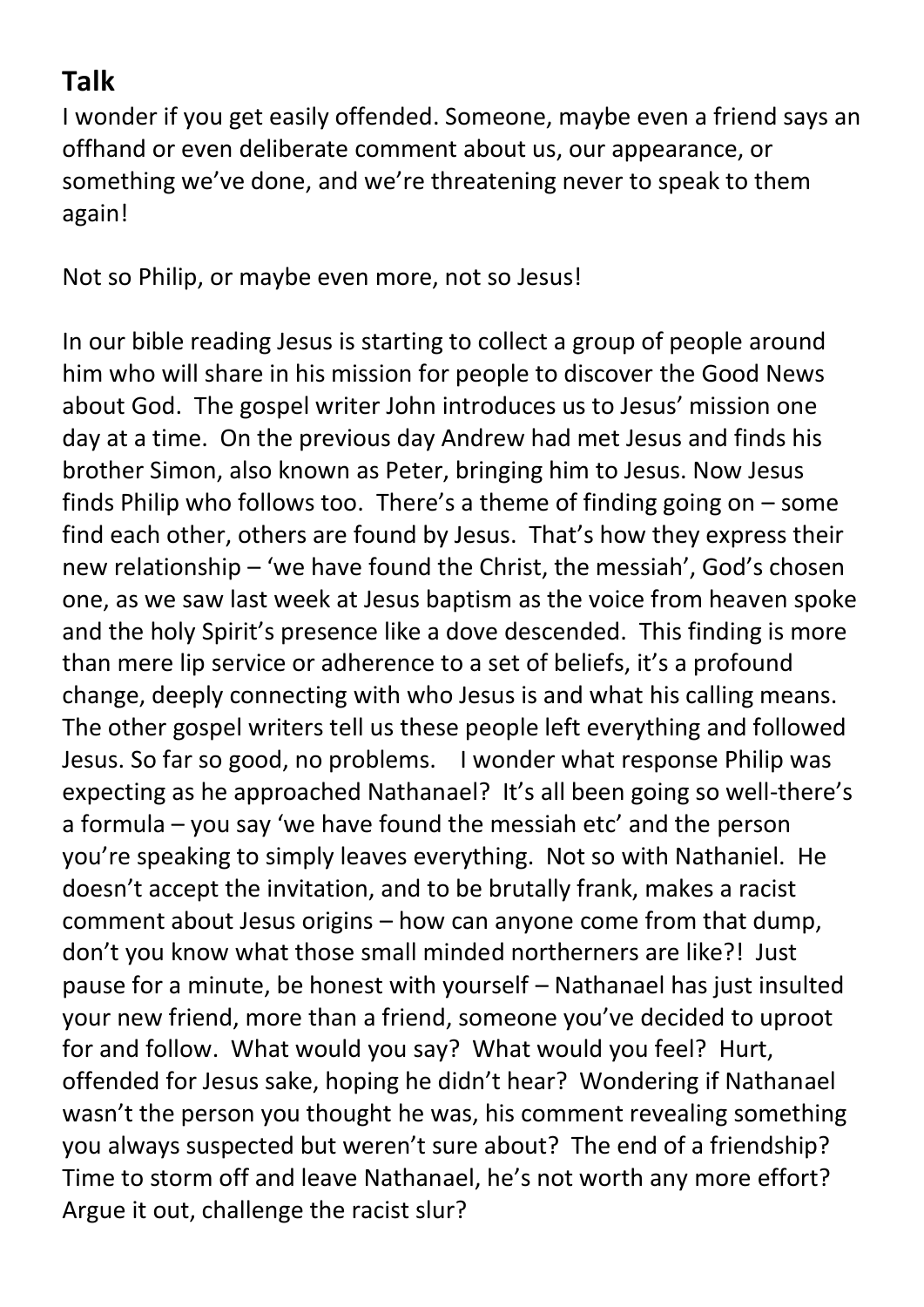Philip shows his God-given wisdom and says three words 'come and see'. The Greek word 'see' means more than 'take a look' more 'try to understand'. Such simple words – come and see – and somehow Nathanael is changed enough to begin to approach and have an encounter with Jesus. He discovers that Jesus knows more about him than he realised. Jesus can see beyond his words, into his heart. He praises Nathanael for his challenging words – to paraphrase 'Here's Nathanael – blunt, but honest about his feelings'. That's a good place to start. But then there's that puzzling conversation in verse 48 - how can anyone come to a living faith in Jesus by Jesus saying to them 'I saw you while you were still under the fig tree' – what? This coming Wednesday evening at our homegroup via zoom bible study we'll look at this passage again, time for you, if you're able to join us, to ask questions and to find out more. But for now, maybe it's simply that Jesus noticed him? Sometimes we don't like to be noticed – we don't want to stand out for being different, odd, ashamed. Not so with Jesus. When he notices us, when he noticed Nathanael, Nathanael could see something in the noticing of Jesus that softened his heart – here was someone who noticed him as he was, loved him for who he was, and wanted him to discover who he could become in a lifelong relationship with God. Following Nathanael's statement of faith, Jesus then goes on to disclose to Nathanael some of the deepest truths about the kingdom of God – Jesus is worth following - as Nathanael discovered.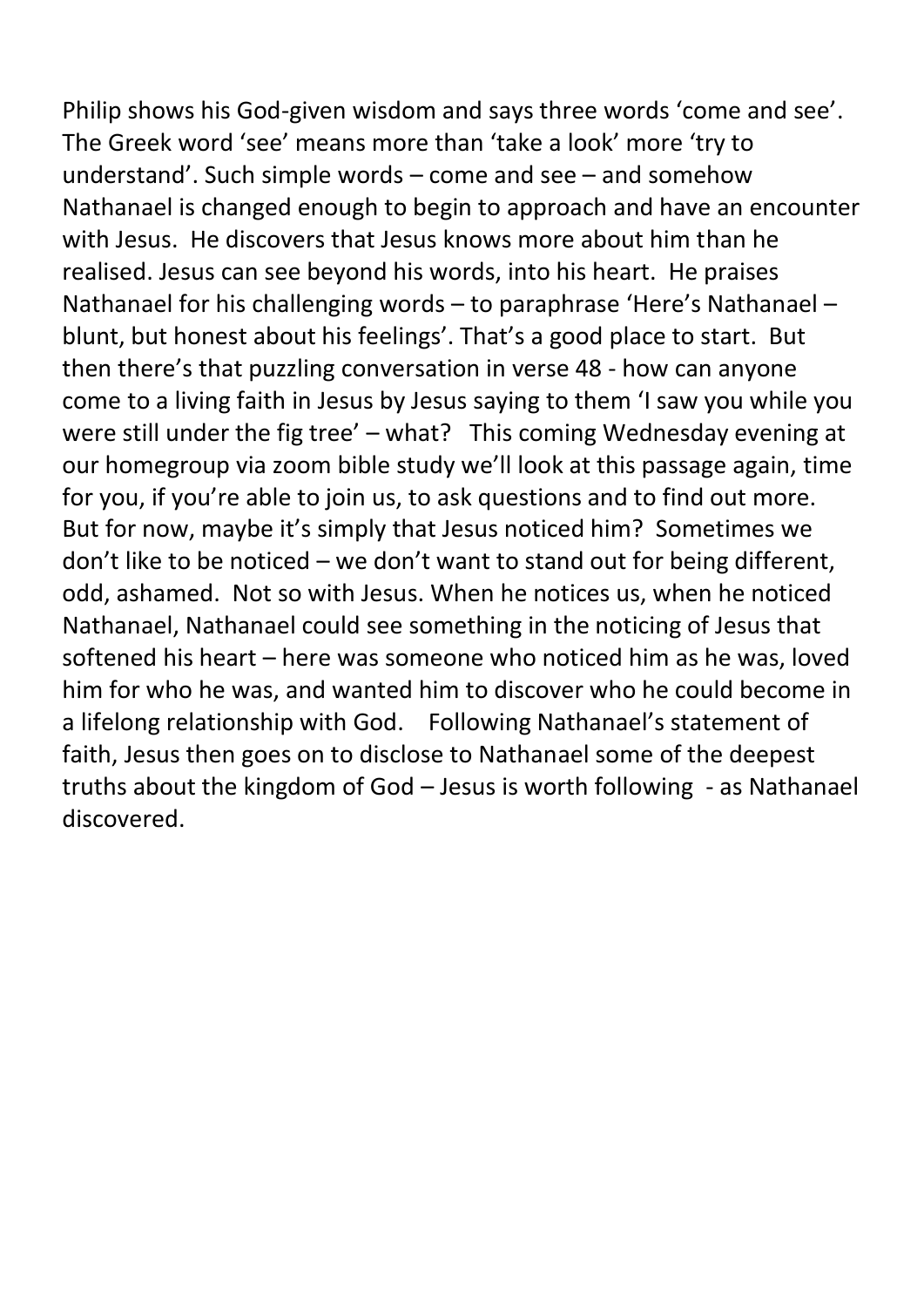## **The Creed**

Now Let's declare our faith in God. **We believe in God the Father, from whom every family in heaven and on earth is named.**

**We believe in God the Son, who lives in our hearts through faith, and fills us with his love.**

**We believe in God the Holy Spirit, who strengthens us with power from on high.**

**We believe in one God; Father, Son and Holy Spirit. Amen.**

#### **Diane is going to lead our prayers:- (vid)**

Drawing our prayers and praises into one, let's pray as Jesus taught us to:-

**Our Father in heaven, hallowed be your name, your kingdom come, your will be done, on earth as in heaven. Give us today our daily bread. Forgive us our sins as we forgive those who sin against us. Lead us not into temptation but deliver us from evil. For the kingdom, the power, and the glory are yours now and for ever. Amen.**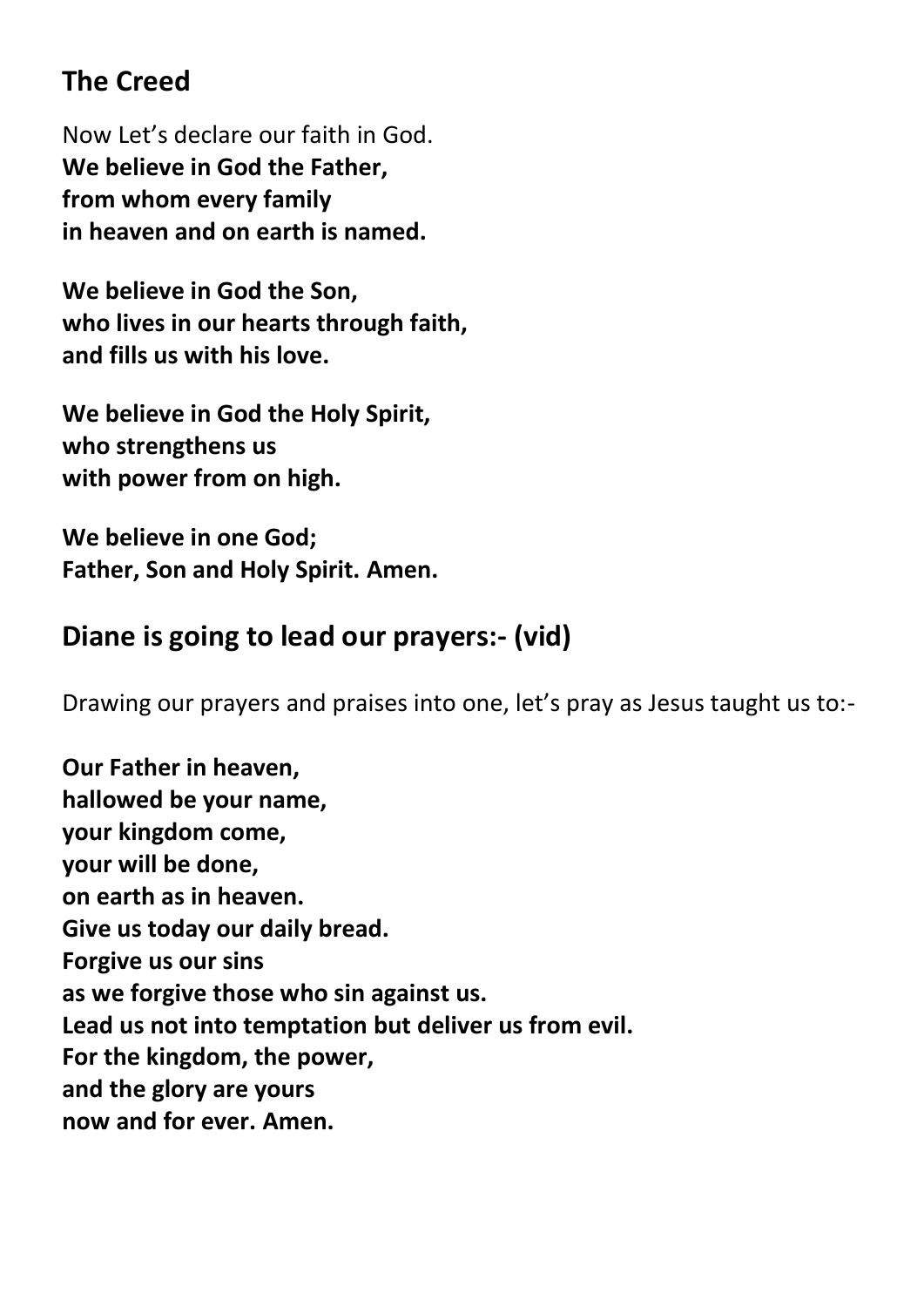Jesus still calls us to follow him today. Maybe we already know the call of Jesus on our life, and so the challenge might be to be like Philip – to speak to others about what we know, and invite them to come and see Jesus, in us… some of us might be like Nathanael` – sceptical – but can we also like him just leave a bit of space for God to speak to us in Jesus? Our final song reflects on that call – will you come and follow me?

#### **HYMN**

**Will you come and follow me if I but call your name? Will you go where you don't know and never be the same? Will you let my love be shown, will you let my name be known, will you let my life be grown in you and you in me?**

**Will you leave your self behind if I but call your name? Will you care for cruel and kind and never be the same? Will you risk the hostile stare should your life attract or scare, will you let me answer prayer in you and you in me?**

**Will you let the blinded see if I but call your name? Will you set the prisoners free and never be the same? Will you kiss the leper clean and do such as this unseen, and admit to what I mean in you and you in me?**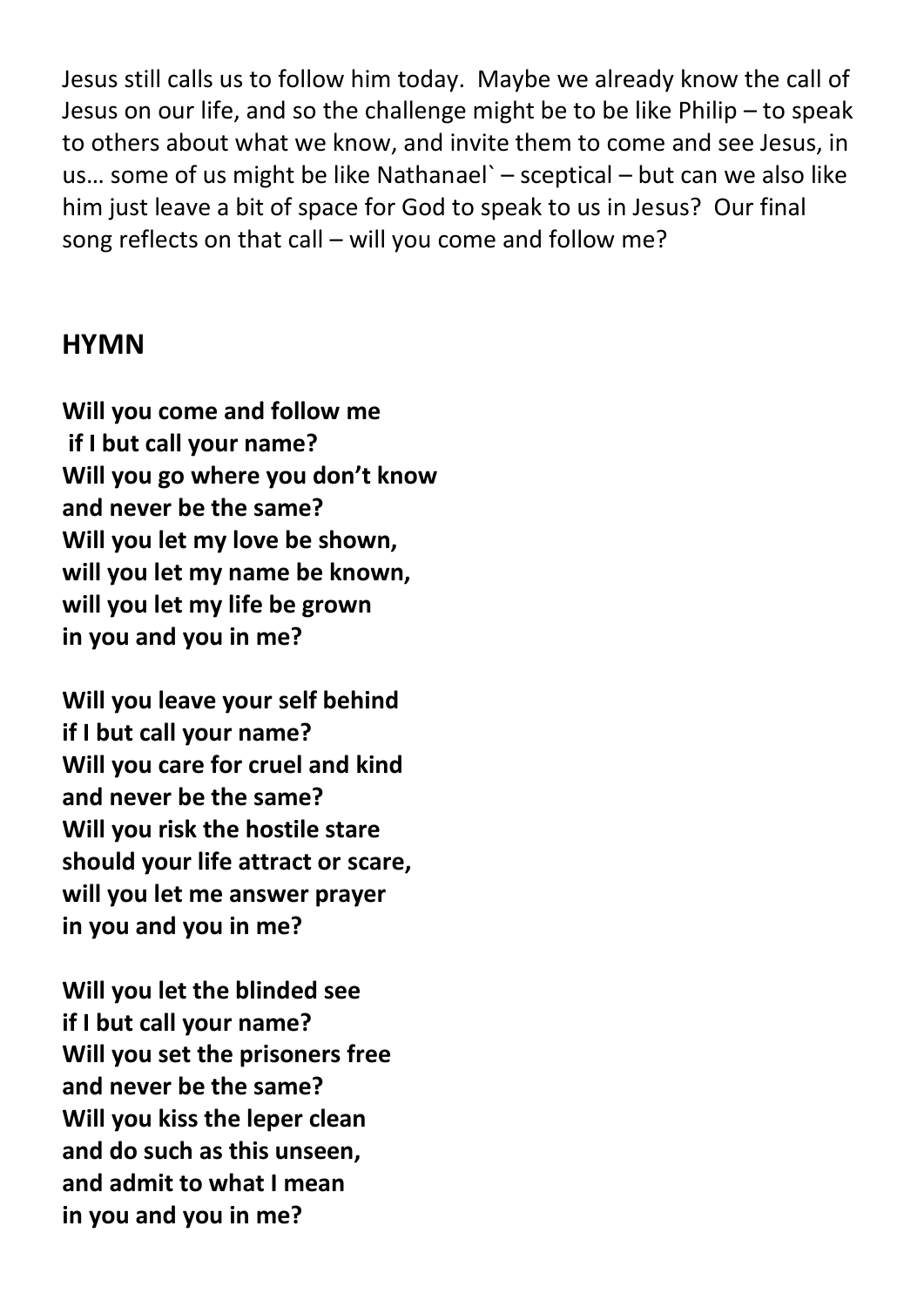**Will you love the 'you' you hide if I but call your name? Will you quell the fear inside and never be the same? Will you use the faith you've found to reshape the world around through my sight and touch and sound in you and you in me?**

**Lord, your summons echoes true when you but call my name. Let me turn and follow you and never be the same. In your company I'll go where your love and footsteps show. Thus I'll move and live and grow in you and you in me.** 

Here's a closing prayer I invite you to join in with

**Dear God, help us to help others to come to you, to see you, and to hear you. Amen.**

*Thank you for joining us in worship today. Details of our next services are found on our facebook page* <https://www.facebook.com/PCDChurches/> w*here you can watch the service live or catch up later, and you'll find this week's notice sheet and other useful information on the church website pcd.org.uk. There's also Sunday Club via zoom this morning too.*

*Please also contact me, Rev John Musson or Rev Rach Archer if you need any help or just for a chat! [vicar@pcd.org.uk](mailto:vicar@pcd.org.uk) 01959540012*